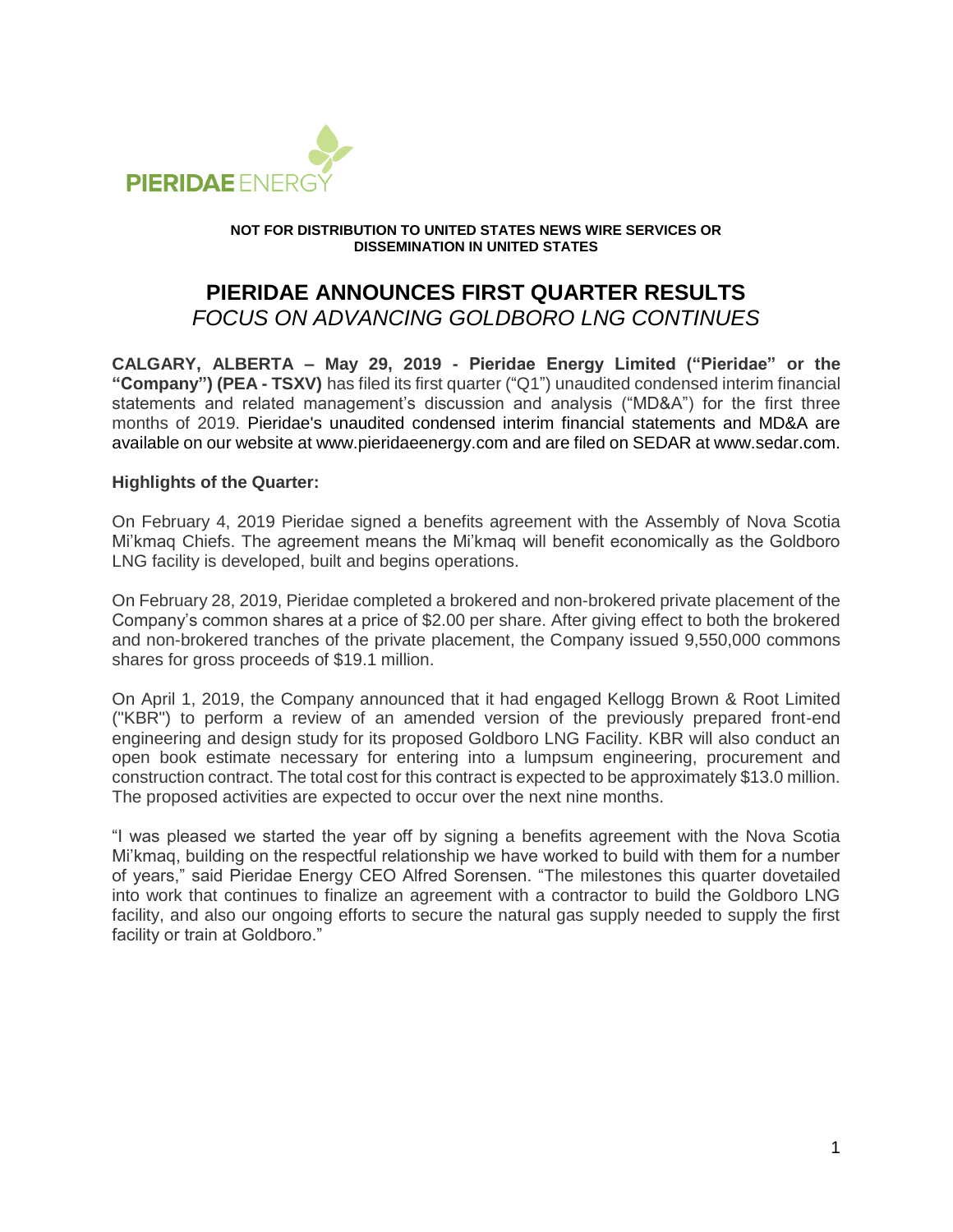## **Consolidated Performance Highlights:**

|                                                          | For the three months ended |                |    |                |
|----------------------------------------------------------|----------------------------|----------------|----|----------------|
| (\$000s, except where otherwise stated)                  |                            | March 31, 2019 |    | March 31, 2018 |
| Revenue (net of royalties)                               | \$                         | 22,982         | \$ | 16             |
| Net loss                                                 | \$                         | 12,996         |    | 2,959          |
| Net loss per common share - basic and diluted (\$/share) | \$                         | (0.17)         | \$ | (0.06)         |
| Cash flow from operating activities                      | \$                         | (17,084)       | \$ | (2, 148)       |
| Project expenditures <sup>(1)</sup>                      | \$                         | 1,061          | \$ | 1,132          |
| Net working capital deficit <sup>(1)</sup>               | \$                         | (66,192)       |    | (84,061)       |
| Shareholder's equity                                     | \$                         | 98,340         | \$ | 57,746         |
|                                                          |                            |                |    |                |
| Operating                                                |                            |                |    |                |
| Daily production                                         |                            |                |    |                |
| Crude Oil and NGLs (bbl/d)                               |                            | 200            |    |                |
| Natural gas (Mcf/d)                                      |                            | 102,221        |    |                |
| Barrels of oil equivalent (boe/d) <sup>(2)</sup>         |                            | 17,236         |    |                |

(1) Non-IFRS measure. See page 18 of the Company's MD&A.

(2) Excludes sulphur production. This was supplemented by an additional 20,172 tonnes of sulphur.

Pieridae's financial results for the first quarter of 2019 reflect the fact the Company has evolved into an upstream exploration and production company, as well as a development company focused on the construction of its proposed LNG facility. The Company' operations are now dominated by the assets and activities associated with its acquisition of Ikkuma in late 2018. Management hopes to leverage off of these assets, and grow its upstream business, as it looks to fulfill its goal of becoming a fully integrated LNG company.

#### **2019 Guidance:**

Management reaffirms guidance issued in April including average daily production for 2019 expected to be in the range of 16,000 to 18,000 boe/d. Production guidance excludes potential acquisitions. Pieridae's 2019 upstream capital program will focus on necessary maintenance, equipping, tie-in and low cost, high-return optimization initiatives at a cost of approximately \$8 to 10 million. Depending on funding initiatives, Pieridae would expect to incur up to \$45 million in Goldboro development activities.

#### **About Pieridae**

Founded in 2011, Pieridae, a majority Canadian owned corporation based in Calgary, is focused on the development of integrated energy-related activities, from the exploration and extraction of natural gas to the development, construction and operation of the Goldboro LNG facility and the production of LNG for sale to Europe and other markets. Pieridae is on the leading edge of the re-integration of the LNG value chain in North America. Pieridae has 84,121,990 common shares issued and outstanding which trade on the TSX Venture Exchange (PEA).

#### **For further information please contact:**

**Alfred Sorensen, Chief Executive Officer Melanie Litoski, Chief Financial Officer** Telephone: (403) 261-5900 Telephone: (403) 261-5900

**James Millar, Director, External Relations** Telephone: (403) 261-5900